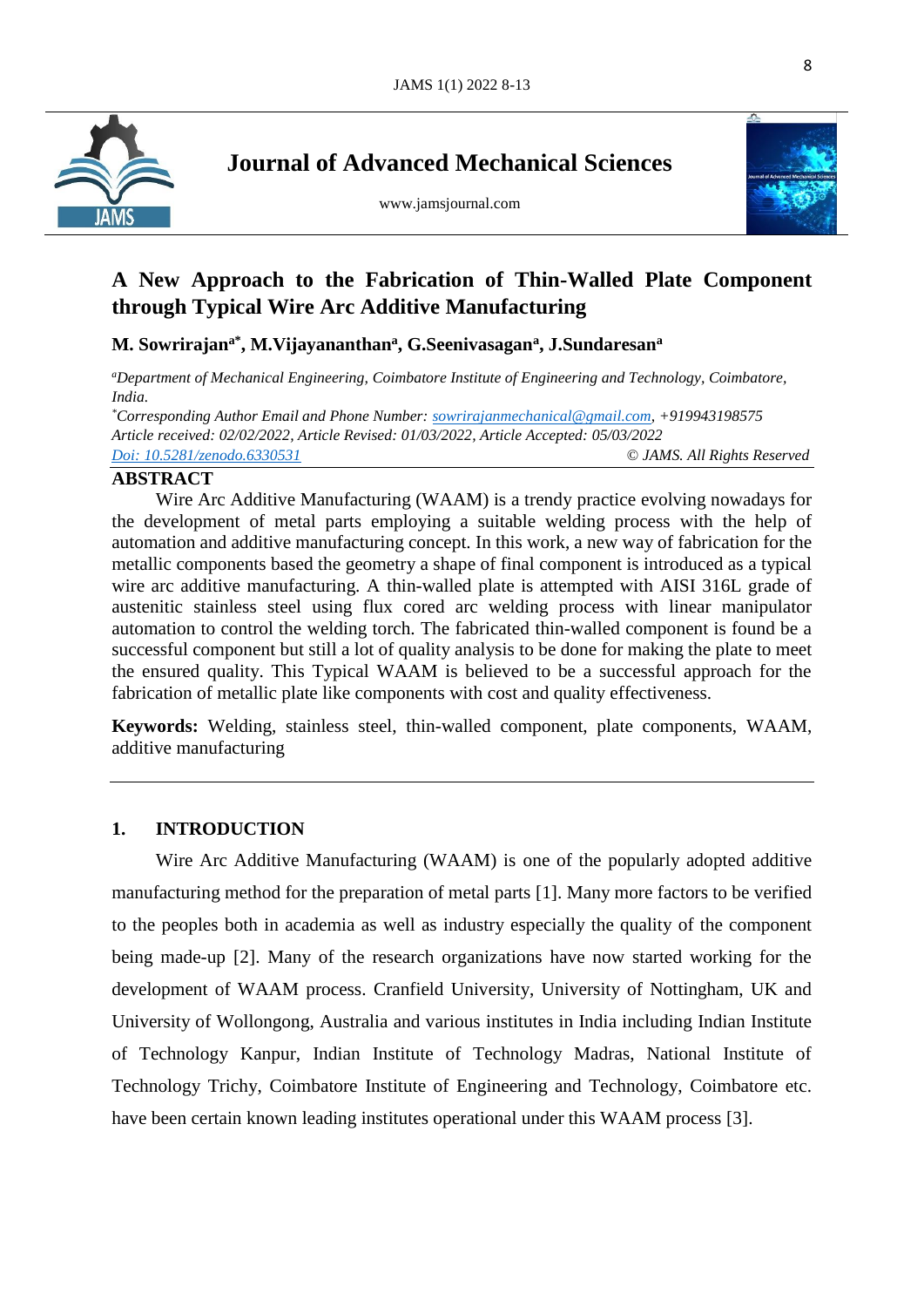#### JAMS 1(1) 2022 8-13

In fact, Additive Manufacturing (AM) is of transformational technological advancement from other fabrication methods and this is being a novel application and the ever-broader contribution of the available technology to the productivity and economic benefits. It is often found composed with robotics, digitalization and the Industry 4.0. Industry 4.0 is well known as fourth industrial revolution and treated as vision of the factory of the future [4]. This is the power of the 3D printed future through AM but is not a new. Additive manufacturing actually first emerged in 1987 itself. Comparing the most common powder AM processes, WAAM works are strongly believed to be good in terms of quality as well as cost benefits [5,6].

Usually in arc-welding based WAAM, the metal product is fabricated by depositing weld beads as layers over other layers up to the necessary dimension whereas another typical technique of manufacture might be followed when particularly the height of the metal component being fabricated will be within the weld thickness of a single weld bead height [7,8]. This kind of a new approach is introduced here to fabricate a thin-walled metal plate component.

This paper deals with a typical WAAM for the fabrication of thin-walled plate components. Austenitic stainless steel of grade 316L is employed for fabricating thin plate component using welding as a trial to real time fabrication. A typical GMAW welding process is used in this study for the fabrication of thin plate sample. Usually in WAAM the weld beads are deposited layer over the layer but the deposition of weld bead with overlapping is exercised in the present study especially for producing thin-walled component samples with laying beads in traverse direction. Actually, this method would ensure the repeatable ability of the WAAM process with essential qualities. The fabricated sample was then employed.

### **2. MATERIALS AND METHODS**

The material used in the present study and the details of thin plate fabrication using GMAW welding are furnished in this section as discussed in the further sections.

### **2.1 Materials used**

Low carbon high tensile structural steel (ASTM A 105 / IS: 2062) was used as the base material for welding. Austenitic stainless steel (AISI 316L grade) was nominated as filler material in the present study to fabricate thin-walled plate samples on structural steel plates. In the market different sizes of filler wires available, in this study 1.2 mm dia wire was used.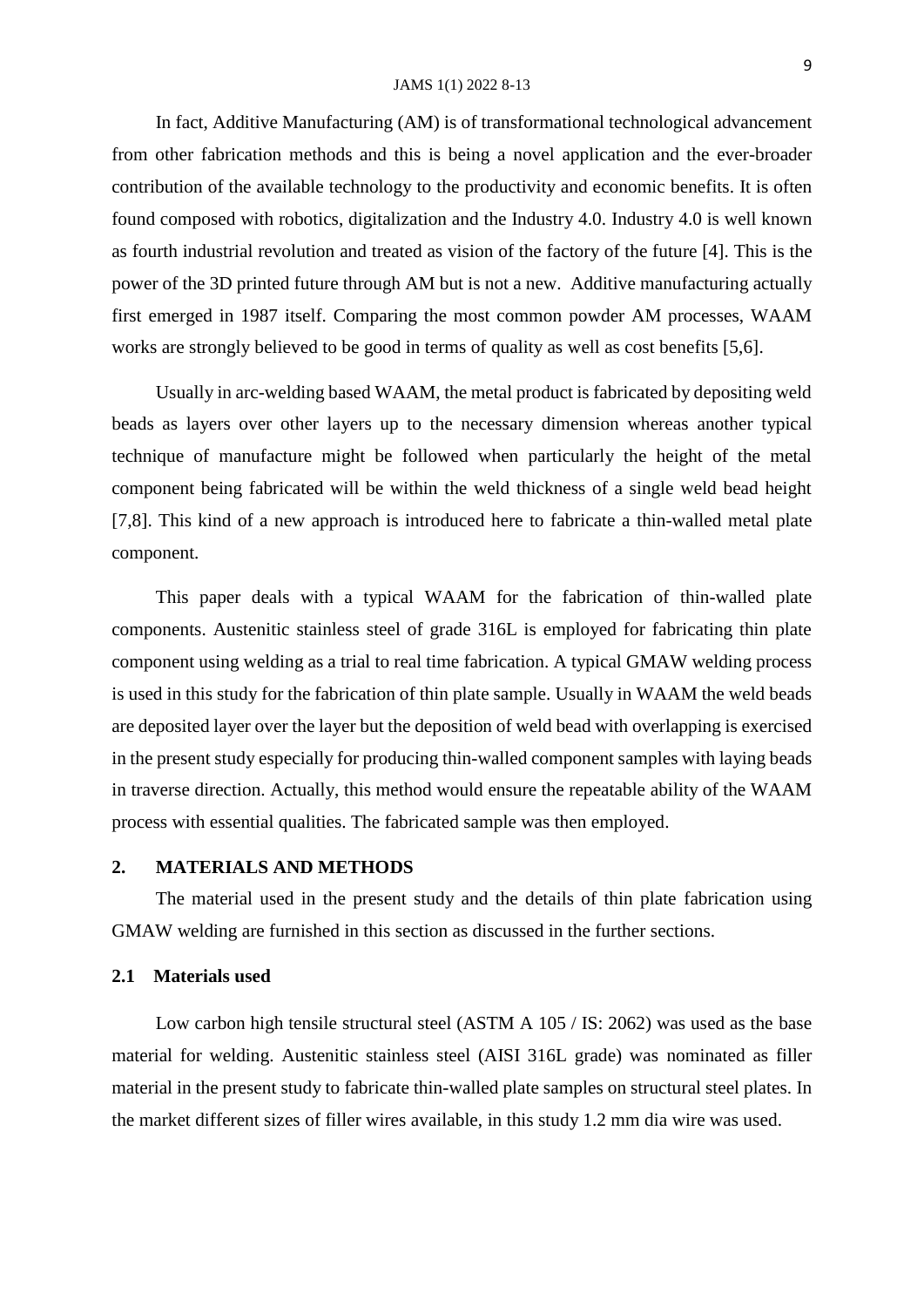

**Figure 1.** Understanding Typical WAAM process

# **2.2 GMAW based thin-walled component fabrication**

The work for fabricating a thin-walled plate sample was performed using Ador make GMAW machine available at Welding Research Laboratory, Coimbatore Institute of Engineering Technology, Coimbatore, India. The experimental setup contains a welding manipulator for the linear movements that could control the welding layers as well [9]. The fabrication setup of gas metal arc welding with 400 amps capacity used for the present work is shown in Figure 2.



**Figure 2.** GMAW welding setup

The thin-walled plate components shall be fabricated with single weld bead deposition itself however many depositions are required to get the required length and breadth of thin plates. Thus, this type of typical WAAM is charted in this work to establish and prove a standard method for the fabrication of thin-walled metal components. The prepared structural steel low carbon base plate was prepared using grinding and cleaning processes to achieve good quality joint. depositions in traverse directions in traverse different and the sixe of the fabricating plate is designed with the sixe of the fabrication of the sixe of the sixe of the sixe of the sixe of the sixe of the sixe of making

# **3. RESULTS AND DISCUSSION**

There were only three numbers of weld beads were deposited as additive layer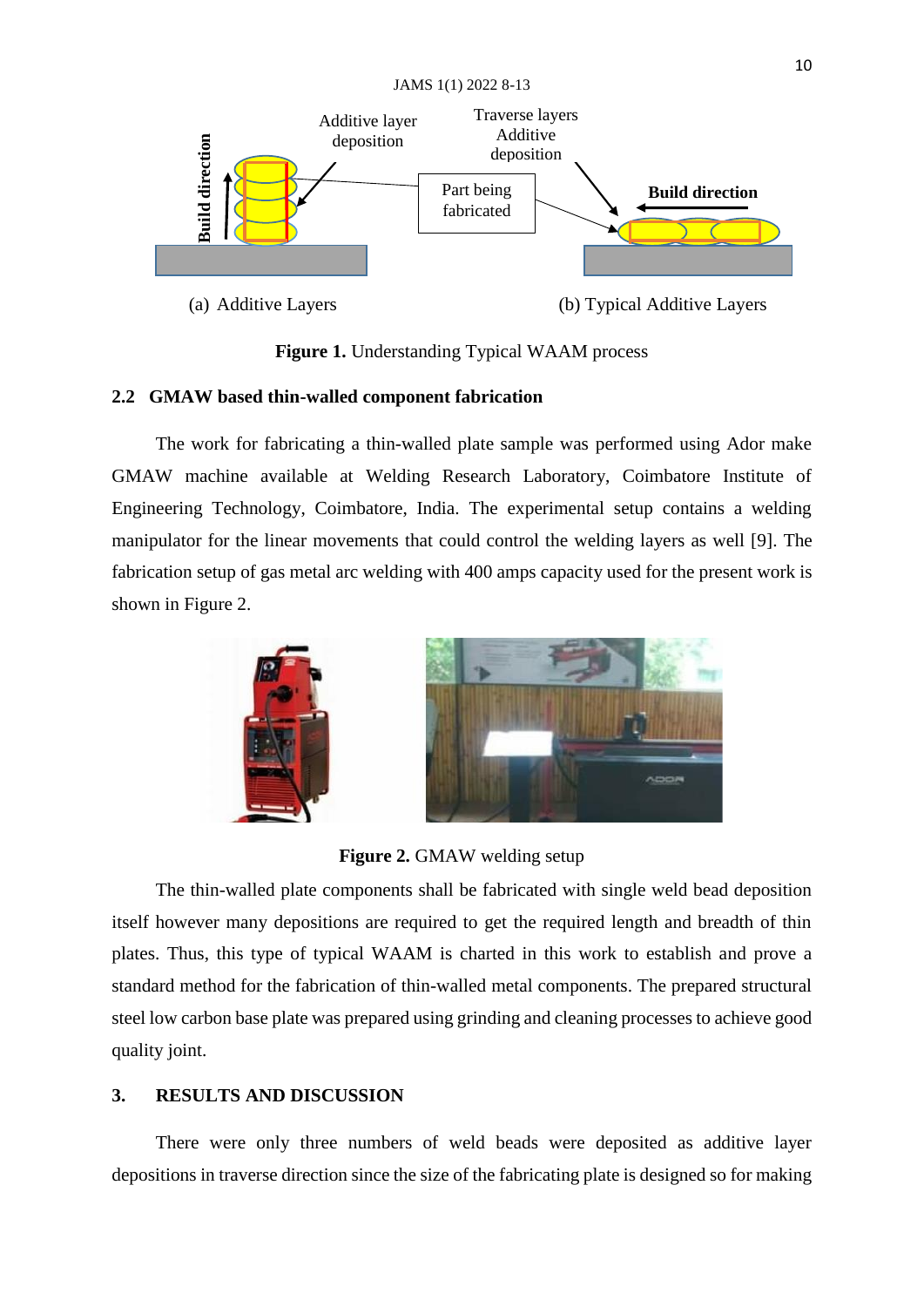#### JAMS 1(1) 2022 8-13

thin-walled plate component. The produced weld has 40 % effective bead overlap [17]. The fabricated sample was permitted to cool logically among every pass to diminish heat affected zone (HAZ) and the inter-pass temperature is maintained within the appropriate level to avoid warping [10]. The thin-walled plate sample fabricated details are given in Figure 3 (a). Then, the fabrication was taking into the milling machine to shape the component. Finally, a plate of 35x35x8 mm 316L stainless steel plate was successfully fabricated based the typical WAAM concept. The dimensions of the fabricated plate sample was measured for the verification using vernier calliper and the sample produced from this new approach of WAAM is presented in Figure 3 (b) [7,11].





(a) Plate structure fabricated (b) Final plate component **Figure 3.** Stainless Steel Plate Component fabricated

This plate sample is found to be well enough for meeting the requirements. The austenitic stainless steel thin-walled component fabricated during this work is shown in Figure 3 (a) and (b). The same sample is involved for the visual examinations. During the visual examination, it is observed that the component is good enough in meeting the plates requirement, only small amount of machining is required to shape the component, corrosion free plate surfaces, welding defect free surfaces in the entire plate component with highest smoothness. Hope this kind of typical WAAM having the enough potential to fabricate such kind of metallic components in future.

### **4. CONCLUSION**

The following key conclusions have been observed from the study carried out for thin walled 316L plate component.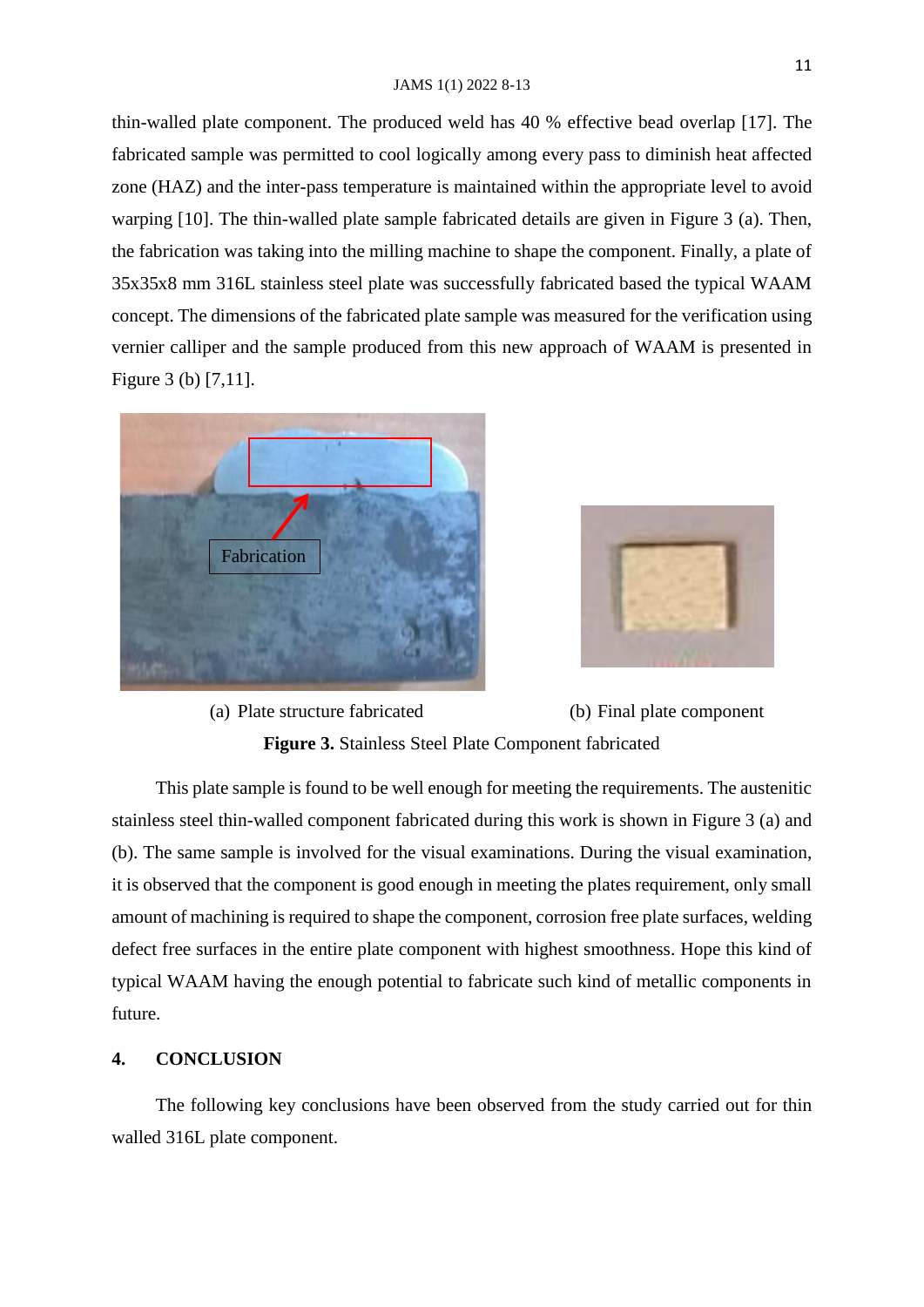- $\triangleright$  The Typical WAAM process has been successfully adopted for the fabrication of thin-walled plate
- $\triangleright$  Component fabricated is satisfactorily enough comparing to the conventionally manufactured plates
- $\triangleright$  Plate component manufactured is not included any visible weld defects
- $\triangleright$  The machining undertaken with conventional milling machine to shape the plate is found to be a well suited one
- $\triangleright$  Typical WAAM could be extended for the real time fabrication of thin walled plate structures without compromising the superiority.

### **Acknowledgements**

Authors would like to highly acknowledge the supports rendered by the well-wishers in conducting and publishing this work

### **Declaration of Competing Interest**

The authors declare that they have no known competing financial interests or personal

relationships that could have appeared to influence the work reported in this paper.

#### **References**

- [1] K. S. Derekar, A review of wire arc additive manufacturing and advances in wire arc additive manufacturing of aluminium, Materials science and technology 34(8), (2018), 895-916.
- [2] Jhavar, Suyog. "Wire arc additive manufacturing: approaches and future prospects." Additive Manufacturing. Woodhead Publishing, (2021) 183-208.
- [3] Y.K. Bandari, S.W. Williams, J. Ding, and F. Martina, Additive manufacture of large structures: robotic or CNC systems? In 2014 International Solid Freeform Fabrication Symposium. University of Texas at Austin (2015).
- [4] D. L. M. Nascimento, V. Alencastro, O. L. G. Quelhas, R. G. G. Caiado, J.A. Garza-Reyes, L. Rocha-Lona, and G. Tortorella, Exploring Industry 4.0 technologies to enable circular economy practices in a manufacturing context: A business model proposal. Journal of Manufacturing Technology Management (2019).
- [5] N. Rodriguez, L. Vázquez, I. Huarte, E. Arruti, I. Tabernero, and P. Alvarez, Wire and arc additive manufacturing: a comparison between CMT and TopTIG processes applied to stainless steel. Welding in the World, 62(5), (2018) 1083-1096.
- [6] M. Sowrirajan, P. Koshy Mathews, and S. Vijayan. Simultaneous multi-objective optimization of stainless-steel clad layer on pressure vessels using genetic algorithm. Journal of Mechanical Science and Technology 32.6 (2018): 2559-2568.
- [7] M. Sowrirajan, P. K. Mathews, S. Vijayan, and Y. Amaladasan, Effect of weld dilution on postweld thermal conductivity of austenitic stainless steel-clad layers. Materials Research Express, 5(9) (2018) 096512.
- [8] N. Kandavel, C. Krishnaraj, P. Dhanapal, and M. Sowrirajan, Assessing the feasibility of fabrication and welding of nickel-alloyed ductile iron through the evaluation of tensile properties